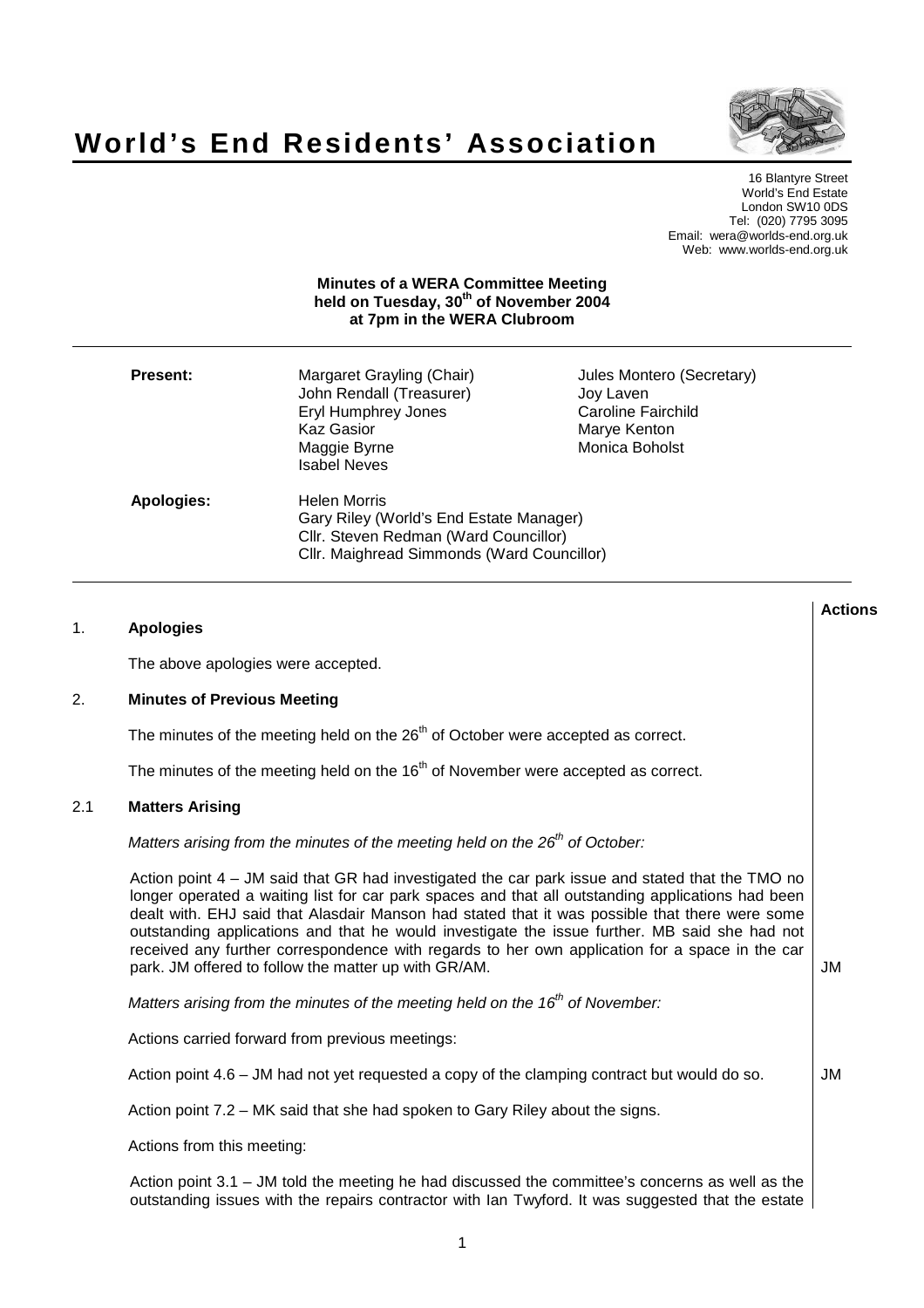staff might be able to become more involved in monitoring the contractor's work on the estate. IT proposed that this be discussed with GR before putting a proposal to Jonathan Bagnall. JM had asked GR to consider in which way his staff might be able to help monitor the contractor's work. JM stated that, as instructed at the previous meeting, he had also drafted a letter to Gordon Perry and asked the meeting whether he should still send it. It was agreed that the letter should be sent in any case. JM would do so.

JM

JM

Action point 4 – JM had emailed GR as to when the traffic barriers would come into use but had not been given a date. JM would follow this up. [Note: it was thought that the barriers were waiting to be painted. At the ARB GR had stated that the barriers could come into use as they were.]

Action point 7.1 – JM said that he had contacted the TMO's Tenant Participation Unit and been told that RAs should fund the purchase of office equipment from their grants. CF suggested WERA ask the TMO for a second-hand filing cabinet.

Action point 7.2 – JM said he had been unable to obtain cheaper toner cartridges for the photocopier (see item 6 below).

Action point 9.1 – MG apologised for not having brought this issue up at the lifts site meeting.

## 3. **Proposed Door Replacement**

JM read out an email he had received from GR. The email stated that the mahogany-coloured door with frosted glass was the design which had been chosen by the majority of the estate's tenants. Tenants would be informed of the decision in writing and a sample door would be made available for viewing in the estate manager's office.

There was some discussion about the chosen design. It was noted that some tenants believed that they would receive the door they had chosen, not that chosen by the majority of tenants, and that they would be disappointed to learn that this was not the case. The TMO's original letter was generally felt to be misleading in this regard as it had clearly given some tenants the wrong impression. It was also noted that that some tenants might object to the chosen design.

Several committee members noted their disappointment that a proper open day/evening with tenants had not been held or planned.

Several committee members expressed disappointment that the TMO had not investigated the option to install doors of a similar design to those originally installed on the estate as had been previously suggested (the supplier had indicated that this was perfectly possible at the open day held on the 28<sup>th</sup> of September, immediately prior to the WERA AGM).

JM was asked to pass these comments and observations back to Floyd White.  $\blacksquare$ 

# 4. **Event on the Piazza**

It was agreed that a second "WERA event" would be held on the piazza the following Saturday (the  $4<sup>th</sup>$  of December). The event would take place between the times of 11am and 2pm. A number of committee members volunteered to attend. Those able to do so would meet at the clubroom at 11am to help with preparations. The rest would meet up at the piazza.

MG asked for the expenses for the event to be approved for payment. This was approved.

# 5. **Correspondence**

# 5.1 **Proposal: WERA Xmas Newsletter**

JM stated that the WERA Xmas Newsletter was due and asked all committee members to consider writing a short article for inclusion. Several topics were proposed for inclusion and several committee members volunteered to contribute. JM said that he would also be contacting GR, Lorna Cunningham, and the various TMO project managers for contributions. JM asked that submissions be sent to him as soon as possible; he would be asking the TMO's Tenant Participation Unit to print the newsletter for WERA and he expected to have to supply them with the finished copy by mid-December at the latest.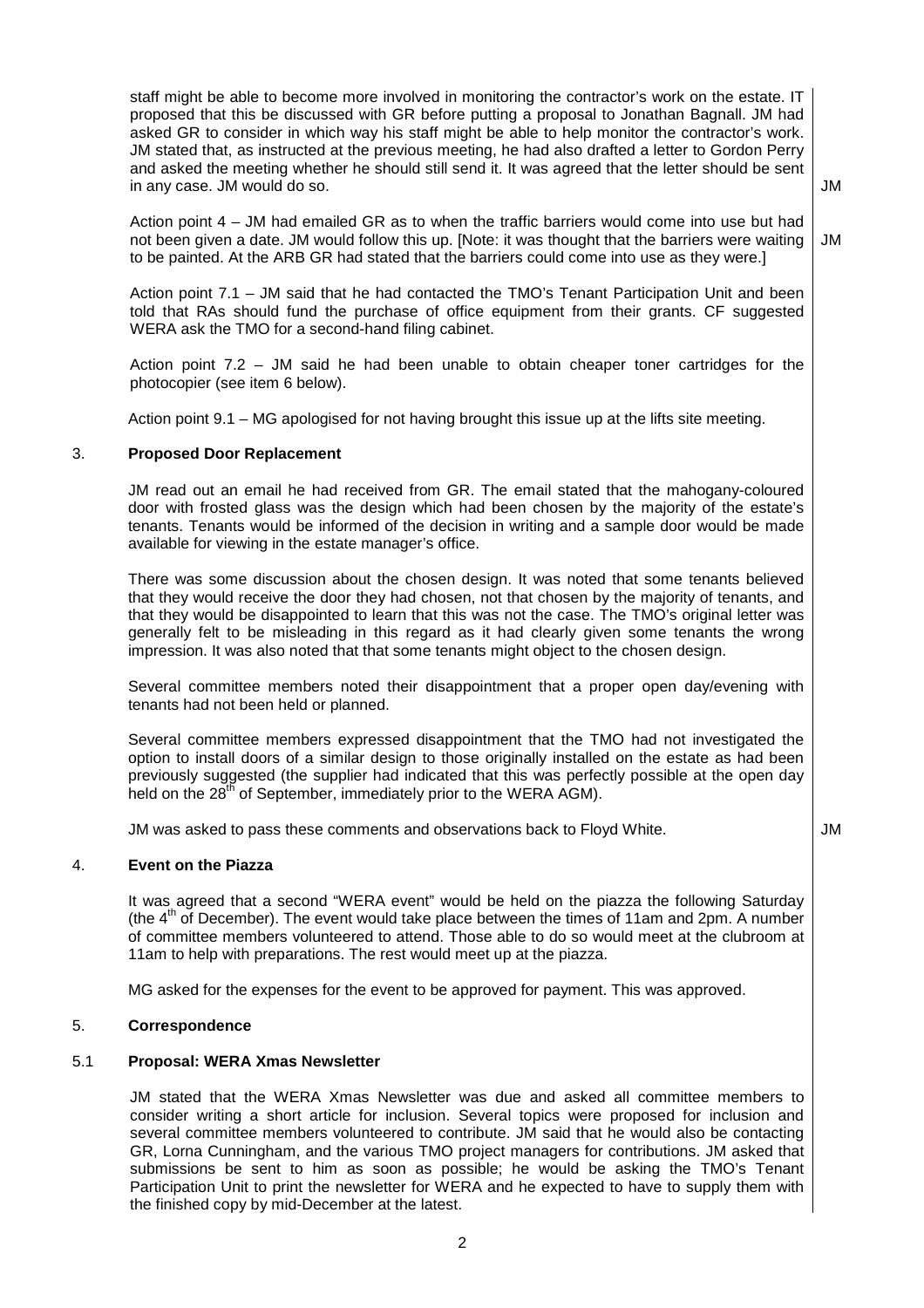# 5.2 **Proposal: Letter to Thyssen**

JM told the meeting that Sarah Everson had told him that the goods lift and the passenger lift in Ashburnham Tower were expected to come into service before Christmas, nearly three months ahead of schedule. JM suggested that a letter of thanks be sent to the contractor for their efforts during the current phase of the works. Several committee members disagreed citing the ongoing problems and outages in the other towers in which the works were currently taking place as well as problems with the new lifts in those towers where the works had already been completed. JM was asked to pass the committee's ongoing concerns with both the lift works and the new lifts to Gordon Perry and Sarah Everson for their immediate attention.

5.3 **Discussion: Letter to Arbitrator**

JM described how Mr. Longley's letter to the arbitrator in the dispute between WEMO and RBK&C claimed to be from a "WERA Tenants Group" but that no such group existed. He asked CF and MK as to the nature of the group Mr. Longley claimed to be representing. CF stated that she believed that Mr. Longley had set-up an independent tenants group separate from WERA. JM stated that if this was the case the letter's letterhead was intentionally misleading ("World's End Residents Association Tenants Group").

JM noted that it appeared that MK had not received a copy of the letter from Mr. Longley prior to it being sent to the arbitrator. MK had in fact asked JM to provide her with a copy of the letter the weekend after it had been received by WEMO. It was noted that Mr. Longley had not copied the letter to either WEMO or WERA; it was the arbitrator who had provided WEMO with a copy of the letter. It was also noted that neither CF nor MK appeared to have read the letter in full.

Several committee members asked CF and MK why they had allowed their names to be added to the letter when it contained so many gross inaccuracies and false allegations. Several committee members also observed that the contents of the letter were likely to be defamatory and possibly actionable.

CF stated that she was disappointed that Mr. Longley had not been elected at the WERA AGM and she suggested that the elections had not been fair. The meeting was reminded that Alasdair Manson had managed the elections on WERA's behalf and that there had been no suggestion that he had done so improperly nor that there had been any kind of irregularities. JM reminded the meeting that Mr. Longley's nomination had been rejected by a significant margin: 7 votes in favour, 19 votes against, 8 abstentions.

## 6. **Purchases to be Approved**

## 6.1 **Xmas Gifts**

MG asked the committee to approve the purchase of Christmas gifts for the estate staff and other parties. This was approved.

## 6.2 **Photocopier**

JM stated that he had been unable to obtain cheap toner cartridges for the photocopier. The only ones he had managed to find cost £130 each. JM noted that the toner cartridges were proving extremely short-lived; the photocopier was not used heavily and yet the current cartridge had lasted less than 18 months. JM suggested that the committee consider purchasing a photocopier with lower running costs. He had identified a suitable alternative, which could be purchased for £268 and whose toner cartridges cost just £38 each. MK said that she had a photocopier in her possession that she wished to dispose of and which might be suitable for WERA's use. JM said he would check to see whether it was suitable. The set of the set of the set of the set of the set of the set of the set of the set of the set of the set of the set of the set of the set of the set of the set of the set of

# 7. **Meetings Attended**

# 7.1 **Licensing Panel – re: World's End Pub**

JR reported that the licensing panel had decided not to grant the World's End Pub the entertainment license they had applied for. JM added that Cllr. Redman had told him that the

JM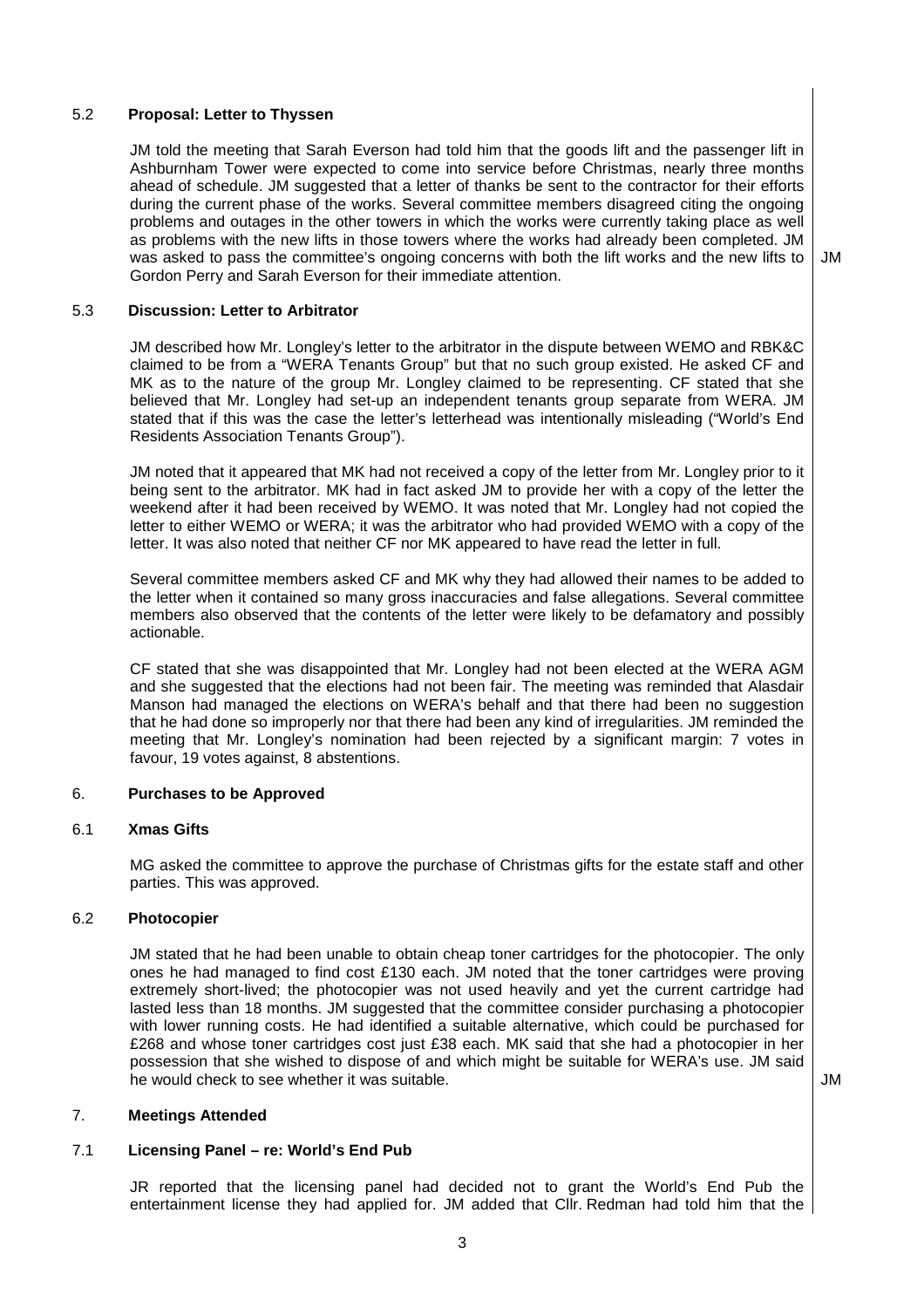developer had decided not to appeal the panel's decision.

# 7.2 **Estate Walkabout**

MG told the meeting that she had recently carried out a walkabout of the estate with GR. GR had agreed to deal with the various issues identified.

# 7.3 **Lift Works Site Meeting**

MG told the meeting that a drawing of the proposed signs indicating the floors served by each lift had been received. This was shown to the meeting. The meeting agreed to the design. JM was asked to inform John Vass and Sarah Everson of the decision. MG stated that minutes of the previous site meeting were available from the reading tray. JM

## 7.4 **Neighbourhood Conference**

MG and JM had attended. A number of documents from the meeting were tabled. MG explained that much of the meeting had been devoted to crime, with two Police officers in attendance who had discussed the crime figures for the ward. MG added that the meeting had also discussed the TMO's decent homes programme as well as a proposed programme of training for ARB members. MG noted that an issue that had arisen as a result of the decent homes programme was the expectation on the part of many residents for works to be carried out in their homes when this was unlikely to be the case. Many of the more modern estates in the borough were unlikely to benefit from the programme and that this appeared to include World's End; it was not amongst the estates listed at the meeting where works were already underway or about to begin. Several committee members queried whether the decent homes programme was funding the front-door replacement works or whether they were being funded by a different programme/budget.

# 7.5 **Cremorne Ward Community Panel**

MG said she had attended. The meeting had carried on with the agenda from previous meetings. It had concentrated on litter and littering in the ward and borough. Notes from the meeting were available from the reading tray.

# 7.6 **Chelsea West Sector Working Group**

EHJ said she had not attended, as she had not been notified that the meeting was taking place. JM said that he had received an invitation (which was unusual) but had been unable to attend. EHJ said that she would attend the following meeting. MG said that she had been told that the format of the meeting was changing and that this was possibly why different people had received invitations on this occasion. MG stated that she believed that HM had attended the meeting.

## 8. **Upcoming Meetings**

# 8.1 **ARB**

JM told the meeting that the next ARB was due the following evening. JM reported that they had been told at the last ARB that new signage for the walkways had been included in the security works proposals. The meeting was asked for additional suggestions for works that could be funded by the following year's ARB budget. Dog-litter bins were suggested, as was a proposal to re-hire the pigeon/pest control company to control the estate's pigeon population.

## 8.2 **Lift Works Site Meeting**

The next meeting is due to take place on Wednesday, 15<sup>th</sup> of December at 10am in the clubroom. MK said she would try to attend.

# 8.3 **West Chelsea Initiative**

MG said that a meeting of the West Chelsea Initiative was scheduled for the  $6<sup>th</sup>$  of December. The initiative had also formed a "working group" to look at the consultant's plans for the Piazza (the "World's End Place Joint-Working Group"). The working group was due to meet for the first time at the Town Hall on the  $8<sup>th</sup>$  of December.